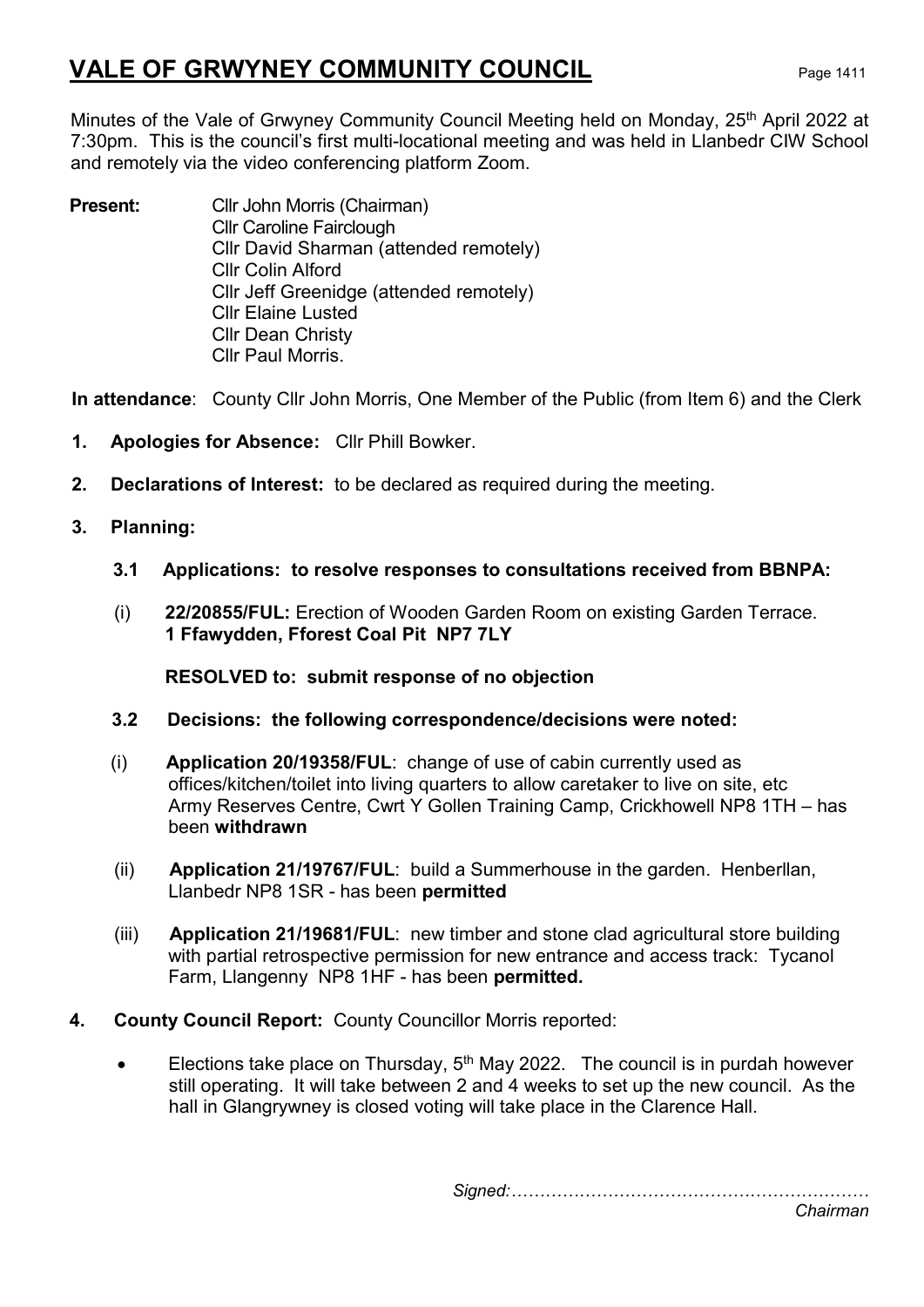## VALE OF GRWYNEY COMMUNITY COUNCIL Page 1412

 Glangrwyney Bridge: Monmouthshire side is complete but snagging difficulties have been encountered with the bridge – it is still due to open by end of April.

Cllr Christy reported a 40mph sign has been erected before the sharp bend leading to the bridge – this should be 20mph. (Cllr Christy declared a personal interest as he lives close by). Cty Cllr Morris will write to the Head of Highways and advised the council to also write. He will forward details of the repairs undertaken to the bridge.

• The National Park Management Plan is out for consultation

County Cllr Morris has not stood in the forthcoming elections therefore this is his last meeting as a county councillor. He recalled some of the major issues dealt with during his term in office including Cwrt Y Gollen, the affordable housing site and now the closure of Llanbedr School.

The Chairman thanked Cty Cllr Morris for attending the community council meetings and for his service to the community over the last 20 years.

Cty Cllr Morris left the meeting at 19.48

- 5. Minutes: minutes of the 21<sup>st</sup> March 2022 meeting [Pages 1407 -1410] were approved as a true record (Proposed Cllr Fairclough; Seconded Cllr Lusted).
- 6. Clerk's Report: information from the minutes.
	- $\bullet$  Ms B Bermingham will undertake the internal audit on Tuesday,  $3<sup>rd</sup>$  May 2022.
	- This is the last meeting of the current council with Cllrs Fairclough, Christy, P Morris and Greenidge standing down on the 9<sup>th</sup> May leaving four vacancies on the council. (Cllrs Christy, P Morris and Greenidge expressed their intention to stand for co-option).

The Chairman thanked the councillors for their input, in particular Cllr Caroline Fairclough for all her work serving the community over the last 10 years.

### 7. Speeding in Glangrwyney: to receive up-date

Following the meeting in February James Evans MS emailed the council to say he has written to Lee Water MS to request speed signage is placed at either end of the village as a deterrent. The Clerk was instructed to ask if he has received a response from the Minister.

### 8. Retrospective Planning: to receive up-date:

 Following discussion it was agreed evidence needs to be gathered before anything will be done. The council will bear this in mind when a future application is received.

#### 9. Queen's Platinum Jubilee: to discuss commemoration plans

The bid for funding from the National Lottery to commemorate the jubilee has been

Signed:………………………………………………………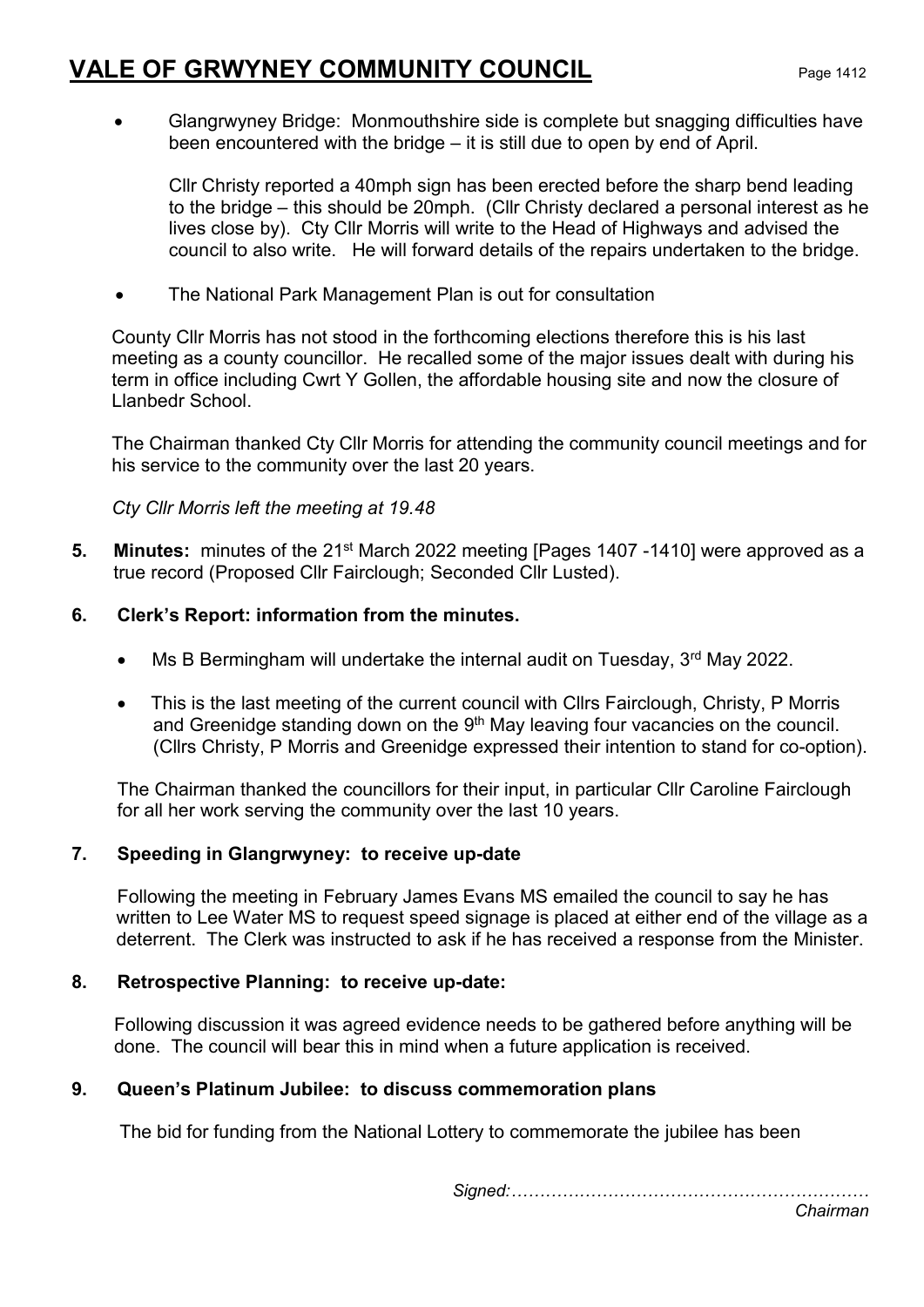## VALE OF GRWYNEY COMMUNITY COUNCIL Page 1413

successful. It is intended to organise a:

- (i) Fun Day/Bring your Own Picnic on Friday,  $3<sup>rd</sup>$  June;
- (ii) Photographic Exhibition (Royal visits/changes to scenery during the Queen's reign)
- (iii) Plant trees/bulbs and create a Jubilee Walk
- (iv) Film residents' recollections of the last 70 years
- (v) Bury a time capsule

A meeting of the working party and members of the community will be held next week.

## 10. Llangenny Water Fountain: to receive up-date on restoration project

As part of the funding process it was suggested local organisations (Crickhowell Walking Festival/Ramblers Association/Civic Society, etc) are asked to support the project. It was questioned whether the council should undertake the restoration in two parts, ie connect mains water prior to restoring the fountain. The decision on how to proceed will be taken at the next meeting.

## 11. Information from Members to be included in the next Agenda

- Co-option
- Llangenny Water Fountain how to proceed

## 12. Finance:

12.1 The following items were approved for payment: (Proposed; Cllr Fairclough ; Seconded Cllr Lusted) and duly agreed.

| Staff (Salary)                                        |    | £ 311:20 |
|-------------------------------------------------------|----|----------|
| <b>HMRC</b>                                           |    | £ 72.80  |
| G James (Office Expenses £25/Travel Expenses £6.30) - |    | £ 31.30  |
| G James (Reimbursement – Zoom)                        |    | £ 14.39  |
| Audit Wales (External Audit)                          |    | £ 380.00 |
| Information Commissioner (Data Protection)            | £. | 40.00    |

It was also agreed to pay the second part of the agreed donation to Glangrwyney Village Hall (the final payment of £500 will be made in 2023/24)

Glangrwyney Village Hall (Donation) - £ 500.00

12.2 The Finance Report for the end of year will be reissued due to a calculation error.

13. Highways: It was agreed the repairs previously reported should be reiterated to the person appointed to cover The Vale (Daniel Relf).

The roads up to Partishow Church were reported to be full of potholes - from Five Ways to Penbair and Five Ways via Gelliwelltog.

14. Reports on Meetings Attended: None reported.

Signed:………………………………………………………